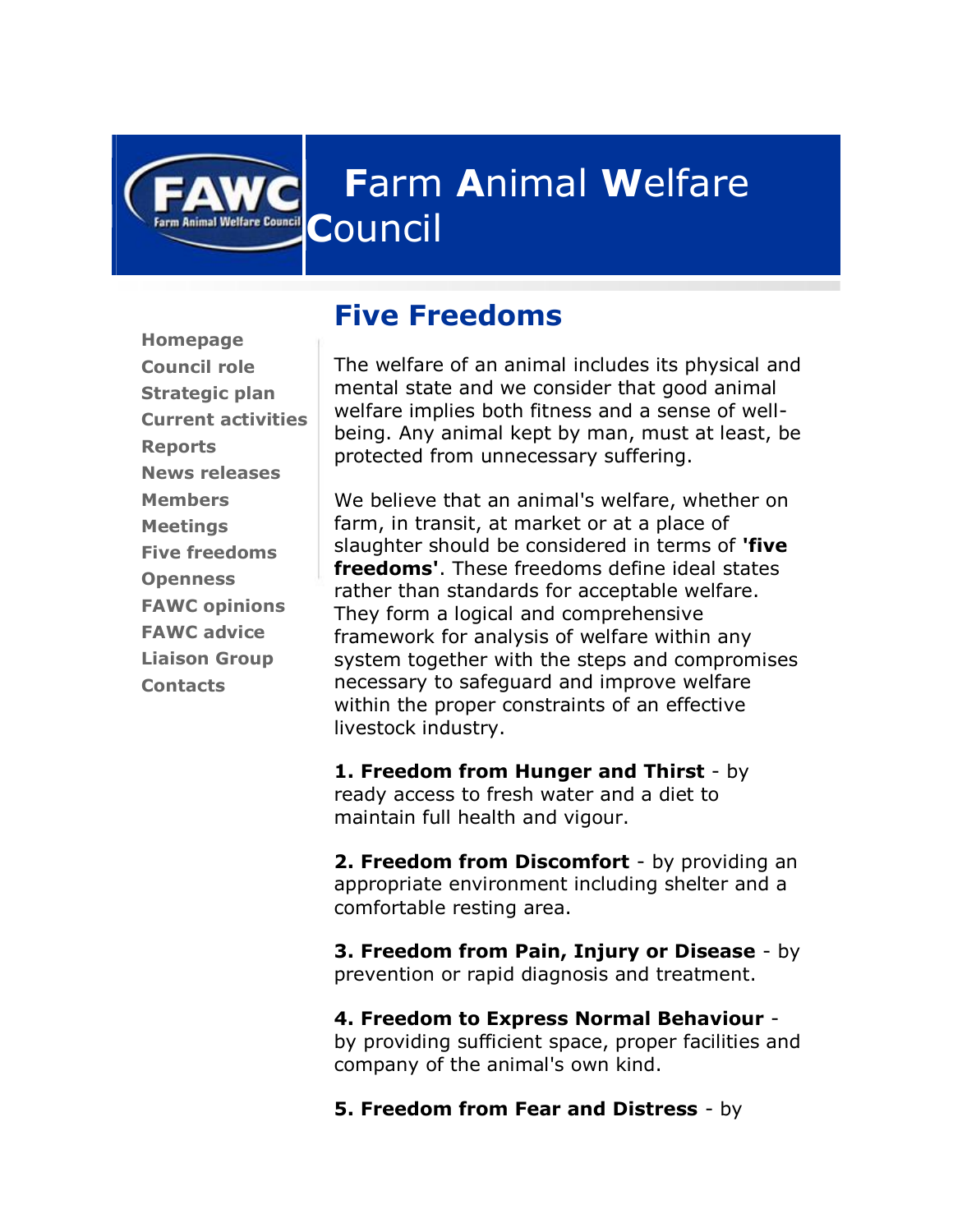ensuring conditions and treatment which avoid mental suffering.

## **Stockmanship - The Key to Welfare**

Stockmanship, plus the training and supervision necessary to achieve required standards, are key factors in the handling and care of livestock. A management system may be acceptable in principle but without competent, diligent stockmanship the welfare of animals cannot be adequately safeguarded. We lay great stress on the need for better awareness of welfare needs, for better training and supervision.

## **The origins of the Five Freedoms**

The concept of Five Freedoms originated with the Report of the Technical Committee to Enquire into the Welfare of Animals kept under Intensive Livestock Husbandry Systems, the Brambell Report, December 1965 (HMSO London, ISBN 0 10 850286 4). This stated that farm animals should have freedom "to stand up, lie down, turn around, groom themselves and stretch their limbs," a list that is still sometimes referred to as Brambell's Five Freedoms.

As a direct result of the Brambell Report, the Farm Animal Welfare Advisory Committee (FAWAC) was set up. This was disbanded at the same time that the Farm Animal Welfare Council (FAWC) was established by the British Government in July 1979, with some common membership. One of these bodies started to list the provisions that should be made for farm animals in five categories, which also became known as the Five Freedoms (despite the fact that not all the categories were actually freedoms). Records from FAWAC are not readily available so the exact origin is not clear, and the